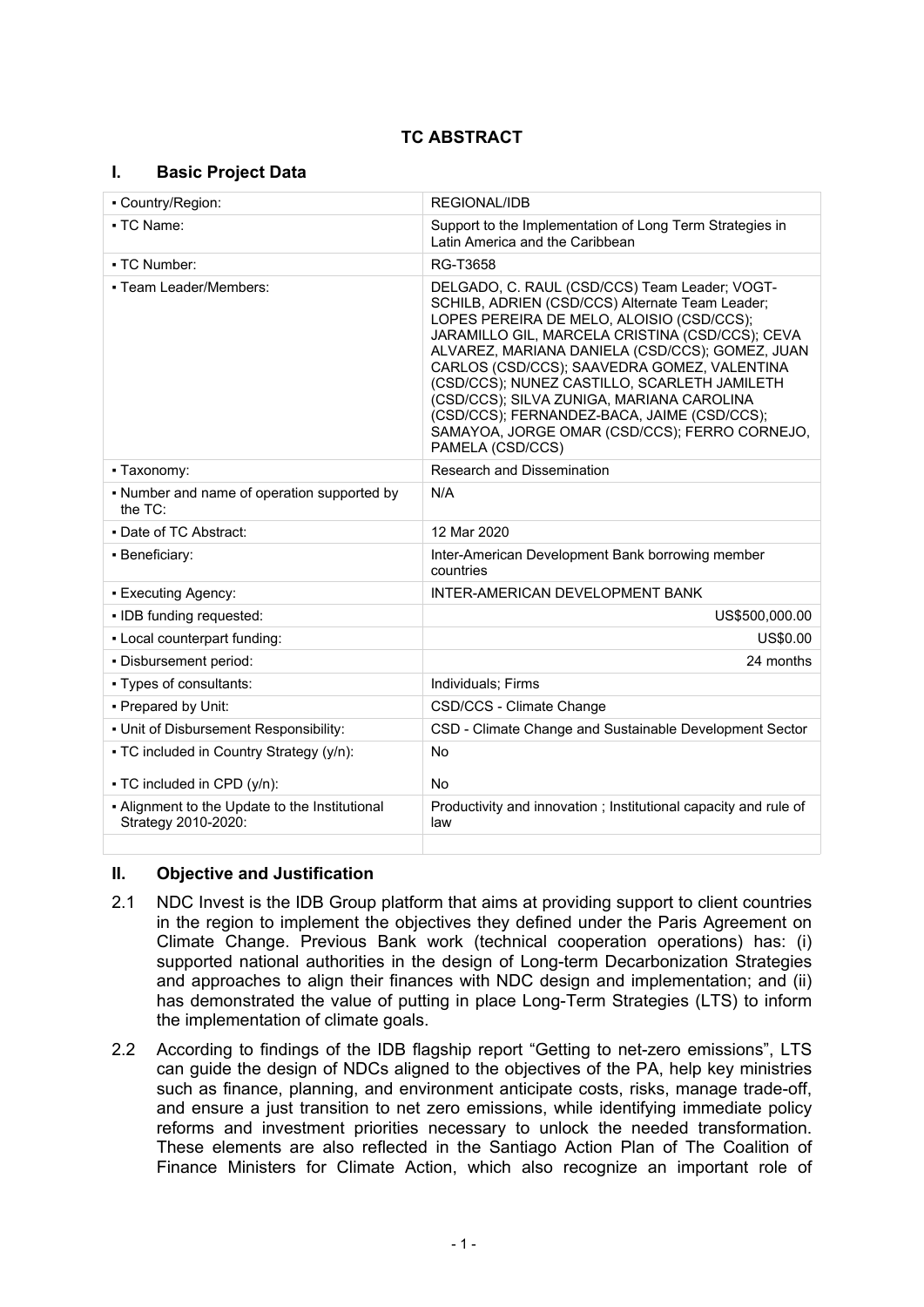Ministries on Finance in delivering climate objectives. Argentina, Chile (co-chair), Colombia, Costa Rica, Dominica Republic, Ecuador, Guatemala, Jamaica, Mexico, Panamá, Paraguay and Uruguay are members of this Coalition. While the Santiago Action Plan considers relevant areas of work for climate action by Ministries of Finance such as: i) Transition strategies towards low carbon emission and climate resilient economies, ii) Roles and capacities in policy, macroeconomic management and public finance, and ii) financial sector development that underpins mitigation and adaptation, there is still ample need for tools, methodologies and capacity building to translate these areas of work into concrete action. Building on IDB's experience and informed by the priorities set by governments under the Coalition of Finance Ministries, this TC will support efforts to move from LTS design to policy and institutional reforms, investment planning and strengthening institutional and planning capacities of governments across the region, particularly ministries of environment, finance and planning. This TC will focus support on: i) development analysis and evidence to inform sectoral interventions to deliver LTS objectives, enhanced NDCs aligned to long-term vision, including analysis to identify costs and benefits of implementing LTS/NDCs; ii) translate LTS's/NDCs objectives into specific policies, investment plans and financial strategies to enable implementation; iii) share at the national and regional level lessons learned, best practices, challenges and opportunities for the design and implementation of these types of policy instruments.

### **III. Description of Activities and Outputs**

- 3.1 **Component I: Climate action enhancement in the context of LTS and costbenefit analysis of implementation** . (i) the enhancement of climate action, including modelling and numerical analysis; (ii) Stakeholder engagement processes to facilitate co-design of climate goals to enhance integration in national development planning, build wider ownership and feasibility of implementation; (iii) cost-benefit analysis to identify options to maximize benefits and manageable costs for citizens, business, and the government.
- 3.2 **Component II: Policy and investment under long-term planning .** (i) Studies and analysis to inform public policy and institutional reforms required to implement the objectives under the LTS, (ii) Design of investment plans and strategies to inform financing approaches to deliver climate objectives; (iii) Stakeholder engagement processes to facilitate co-design of policies and plans to enhance integration in national development planning
- 3.3 **Component III: Knowledge dissemination .** This component will support: (i) Development events to disseminate experiences lessons learnt and opportunities that resulted from activities in component I and II to governments in LAC. (ii) Publications capturing lessons learned and best practices that resulted from activities in component I and II.

### **IV. Budget**

| <b>Activity/Component</b>                                                                                 | <b>IDB/Fund Funding</b> | <b>Counterpart Funding</b> | <b>Total Funding</b> |
|-----------------------------------------------------------------------------------------------------------|-------------------------|----------------------------|----------------------|
| Climate action<br>enhancement in the<br>context of LTS and cost-<br>benefit analysis of<br>implementation | US\$130,000.00          | US\$0.00                   | US\$130,000.00       |
| Policy and investment<br>under long-term planning                                                         | US\$250,000.00          | US\$0.00                   | US\$250,000.00       |
| Knowledge dissemination                                                                                   | US\$120,000.00          | US\$0.00                   | US\$120,000.00       |

#### **Indicative Budget**